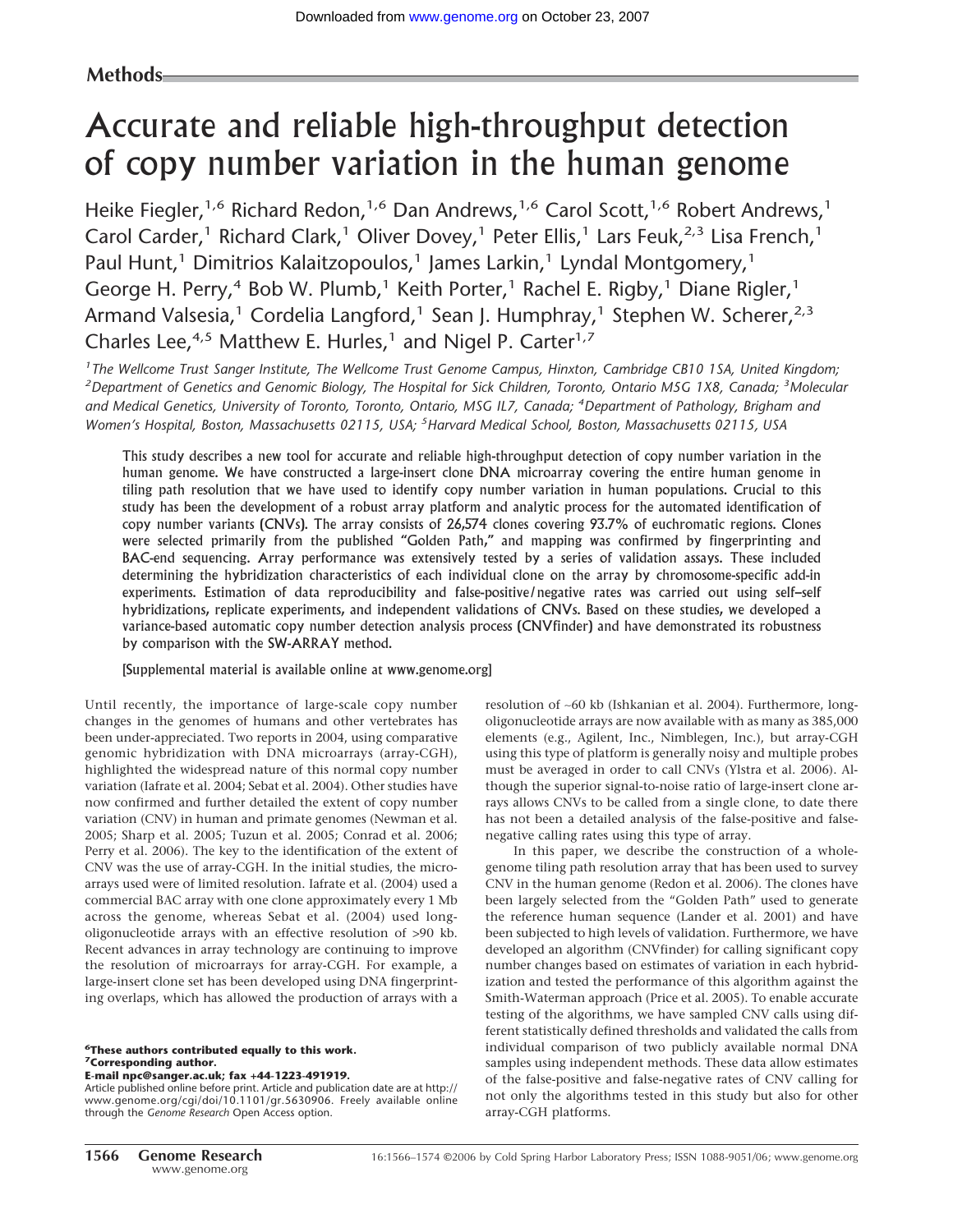# Results

## Clone selection, validation, and array construction

Our initial set of 26,678 large insert clones was selected predominantly from the "Golden Path" used to sequence the human genome (Lander et al. 2001). This set has the advantage that the majority of the clones have been completely sequenced, in contrast to the previously published 32K clone set that was identified from fingerprinting overlaps (Ishkanian et al. 2004). The clones were amplified using three different DOP-PCR primers before arraying onto glass slides. This approach has been shown to improve the reliability and reproducibility of array-CGH data (Fiegler et al. 2003). All clones were validated initially by fingerprinting and subsequently by end sequencing. For the majority of clones, the mapping position was confirmed. However, for 15.6% of clones, end sequencing failed or end reads could not be placed on the reference sequence. As these clones were verified only by fingerprinting, they were mapped by the original sequence. Discrepant mapping locations were found for 7.3% of clones by end sequencing, and the positions of these clones were reassigned. The clone set and mapping information can be accessed and downloaded using the Ensembl genome browser (http:// www.ensembl.org/Homo\_sapiens/index.html) by activating the "30K TPA clones" decoration within the graphical overview.

To validate the microarray further, the hybridization characteristics of all clones were assessed using chromosome-specific add-in experiments. This approach uses self–self hybridizations where the "test" probe is spiked with extra copies of DNA from a specific chromosome. Clones mapping to the chromosome spiked into a particular hybridization will respond in a linear fashion to the number of extra chromosome copies. The majority of clones responded as expected to increased copy number. After consideration of the chromosome add-in results and selected fluorescence in situ hybridization experiments, 104 clones (0.34%) failing to respond or responding inappropriately were excluded from analysis.

## Final clone selection and array performance

The final validated set of 26,574 clones covers 93.7% of the euchromatin of the human genome, leaving 2237 gaps. Difficulties in obtaining sequenced clones from inaccessible libraries reduced the coverage for chromosomes 19 and 21 (68.4% coverage with 112 gaps and 83.6% coverage with 50 gaps, respectively).

The array was subjected to a series of initial validation experiments including self–self and male–female hybridizations using DNA derived from normal individuals. Estimated standard deviations of all ratios were between 0.019 and 0.028 for self–self hybridizations  $(n = 4)$  and 0.033 and 0.053 for male–female hybridizations  $(n = 5)$ .

For each clone, we calculated the standard deviation of the  $log<sub>2</sub>$  ratios from the four self–self experiments. The distribution of these standard deviations was unimodal, with a median value of 0.020 (Supplemental Fig. 1A). Furthermore, the distribution of the standardized  $log_2$  ratio variances (clone variance/global clone variance  $\times$  degrees of freedom) followed a  $\chi^2$  distribution, as would be expected from an underlying normal distribution of ratios (Supplemental Fig. 1B). This analysis demonstrates the absence of a subpopulation of inherently noisier clones.

We also hybridized DNA from an extensively studied renal cell carcinoma cell line (769P) that displays multiple single-copy gains and losses across its genome. Compared with previous

analysis of this cell line using an array with a resolution of one clone every 1 Mb (Fiegler et al. 2003), the tiling path array detected all previously identified copy number changes with refined resolution of copy number change breakpoints. Moreover, previously undetected changes were found, such as a small homozygous deletion on chromosome 3 (60.72–60.92 Mb; Fig. 1A).

## Calling copy number variation

To allow robust automatic classification of CNVs, we have developed an algorithm (CNVfinder) based on the ratio variance of each array experiment. The algorithm is based on two working hypotheses. First, in whole-genome profiles from apparently normal individuals, the majority of observations are normally distributed around a  $log<sub>2</sub>$  ratio of zero (representing normal diploid copy number in both test and reference genomes). This central distribution can be used to provide a good estimate of experimental variability (termed SDe). Second, the consequence of variation in DNA copy number will be ratio values that fall outside the central distribution.

Multiples of the SDe can be used to define positive and negative thresholds beyond which ratios are unlikely to occur by chance in the absence of copy number variation. We have used this approach to develop an algorithm for calling CNVs, which is described in detail in the Methods. The starting point for the algorithm is the measurement of SDe by calculating the 68.2 percentile value of absolute dye-swap combined ratios on a chromosome-by-chromosome basis. In a normal distribution, 68.2% of values are contained within  $\pm 1$  standard deviation from the mean. Thus, the 68.2 percentile value (SDe) provides an estimation of the standard deviation that is relatively insensitive to outlying values. As a description of the overall hybridization quality, we define the global SDe as the median of these values. To set significance thresholds, we determined the value of the SDe multiplier empirically using technical replicates and validated these values using replicate self–self hybridizations and a set of independently validated CNVs.

Five replicate experiments (A–E) of cell line NA15510 versus the reference cell line NA10851 were carried out on three different days and using three different batches of arrays. An example hybridization is shown in Figure 1B. Ordered by global SDe, experiments A and B displayed the best hybridization quality (SDe = 0.033), followed by experiments C (SDe = 0.036), D  $(SDe = 0.039)$ , and E  $(SDe = 0.053)$ .

Our aim for calling significant copy number changes was to achieve a low false-positive call rate (<5%) while maximizing the number of calls beyond the thresholds. To estimate the falsepositive rate, we calculated the number of calls made in the more variable experiments (C, D, and E) that were not called in the less variable experiments (A and B) for different thresholds. As greater confidence can be ascribed to small ratio changes when these are reported by multiple neighboring clones, we also investigated the use of dual thresholds, one for isolated clone calls and a second for consecutive clone calls. For single thresholds, the optimal setting of the SDe multiplier was achieved at a value of 6 (Table 1). However, the inclusion of a second, lower threshold for consecutive clone calls increased the number of calls without additional false positives. A combination of a single clone SDe multiplier of 6 and a consecutive clone multiplier of 3 was optimal.

To validate the optimal thresholds, we applied the same set of thresholds to an independent set of four self–self experiments. As by definition CNV cannot exist in self–self hybridizations, we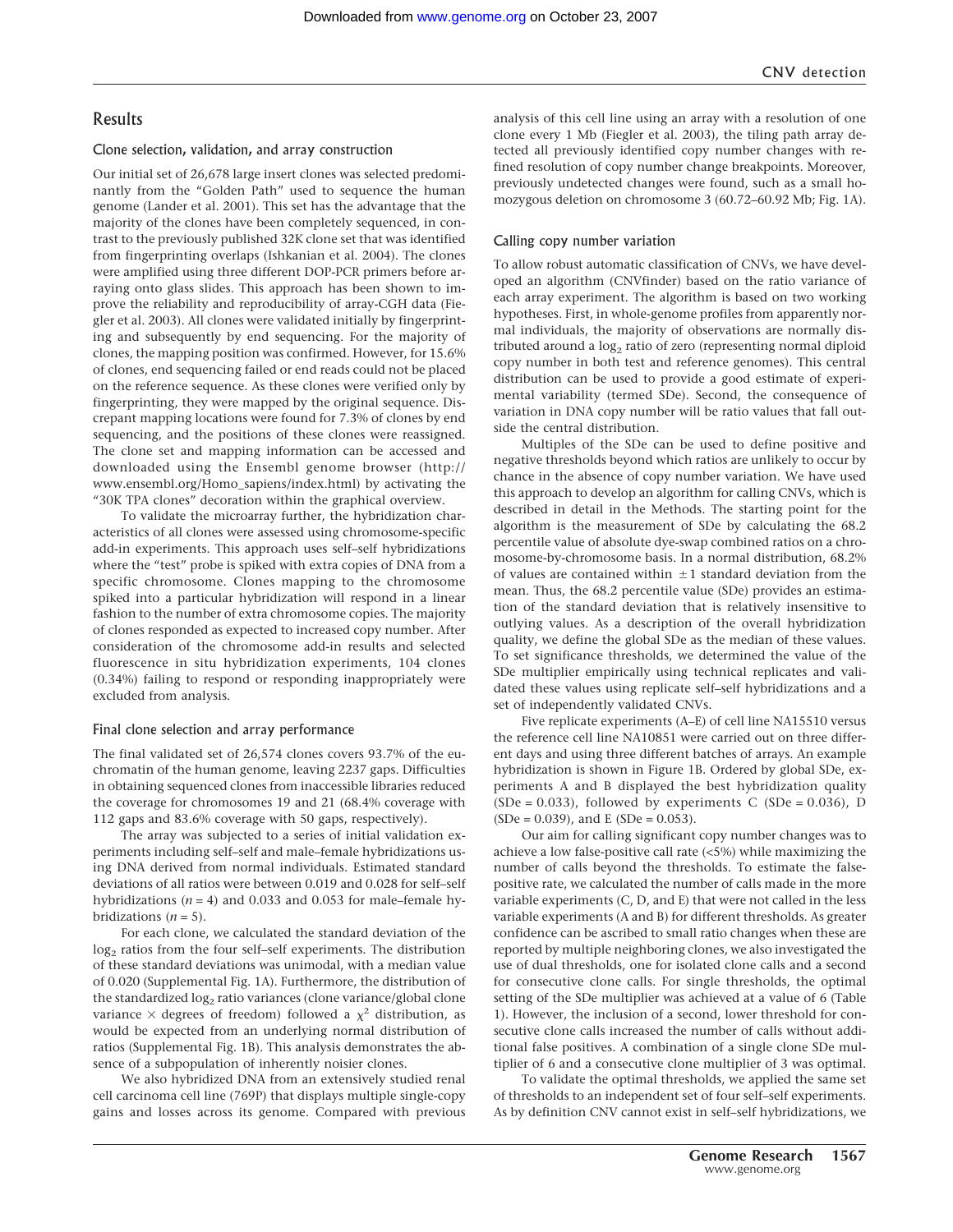

**Figure 1.** Whole-genome tiling path array-CGH profiles. (*A*) Array-CGH profile for the renal cell carcinoma cell line 769P. The whole-genome tiling path array identified a previously undetected homozygous deletion on chromosome 3 (60.84–60.91 Mb, black arrow). (*B*) Array-CGH profile for NA15510 versus NA10851 (replicate A). (*C*) Chromosome 14 add-in profile. The slopes of response for each clone are plotted against the chromosomal position. (Gray continuous line) threshold of 10 times the standard deviation, (dashed gray line) threshold of five times the standard deviation (see Methods for details).

would not expect to make calls using thresholds optimized for CNV detection. However, in practice, a small number of calls will be made due to differences in labeling bias and hybridization artifacts. We found that using the optimal dual threshold of  $6\times/$  $3 \times$  SDe, a mean of 7.75 calls was made (Fig. 2A). Increasing the

consecutive clone threshold to 4 SDe reduced the number of calls to 4.5, equivalent to a single threshold of 6 SDe. To avoid overcalling small consecutive changes, we decided to use conservative settings of a dual threshold of  $6 \times$  SDe for isolated clones and  $4 \times$  SDe for consecutive clones.

Our final testing of the dual threshold of  $6\times/4\times$  SDe involved independent validation of a set of regions by Quantitative Multiplex PCR of Short Fluorescent Fragments (QMPSF) or SYBR Green real-time PCR. The regions were selected by sampling randomly a subset of clones from two replicate experiments (NA15510 versus NA10851), one with a high SDe and one with a low SDe. We chose clones from five intervals based on multiples of SDe from  $4 \times$  to greater than  $6\times$ , with 20 clones per interval per replicate. This selection ensured that the clone subset would include a high proportion of CNVs but also clones not containing CNVs, to allow estimates of falsenegative as well as false-positive rates. A total of 154 clones was assayed using quantitative PCR for the presence of CNV (46 clones were selected in both replicates). CNVs were found in 123 of the selected regions (see Supplemental Table 1 for full details).

Calls against this set of 154 independently validated clones were then made with varying single or dual thresholds in the five replicate experiments (NA15510 versus NA10851). The number of CNV calls was calculated, and the false-positive and false-negative rates were determined (Fig. 2B). As expected, more permissive thresholds led to more CNV calls, a lower false-negative rate, and a higher false-positive rate. For a false-positive rate <1% (threshold of  $7\times$ SDe), only 42 CNVs could be called, resulting in a false-negative rate of 62%. In contrast, using a dual threshold of  $6\times$ /  $3 \times$  SDe, 86 CNVs were detected, with a false-negative rate of 33% and a falsepositive rate of 3.2%. Our final dual threshold,  $6 \times /4 \times$  SDe, enables the detection of 64 CNVs on average, a falsepositive rate of 2.2%, and a falsenegative rate of 38% (Table 3A, see below). The low false-positive rate demonstrates that the vast majority of calls made with these thresholds will

represent real CNVs. The higher false-negative rate can be explained to some extent because quantitative PCR has a resolution defined by the amplicon size, while the array has a lower detection limit defined by the clone insert. Thus, quantitative PCR will detect CNVs that will be too small to produce a detectable ratio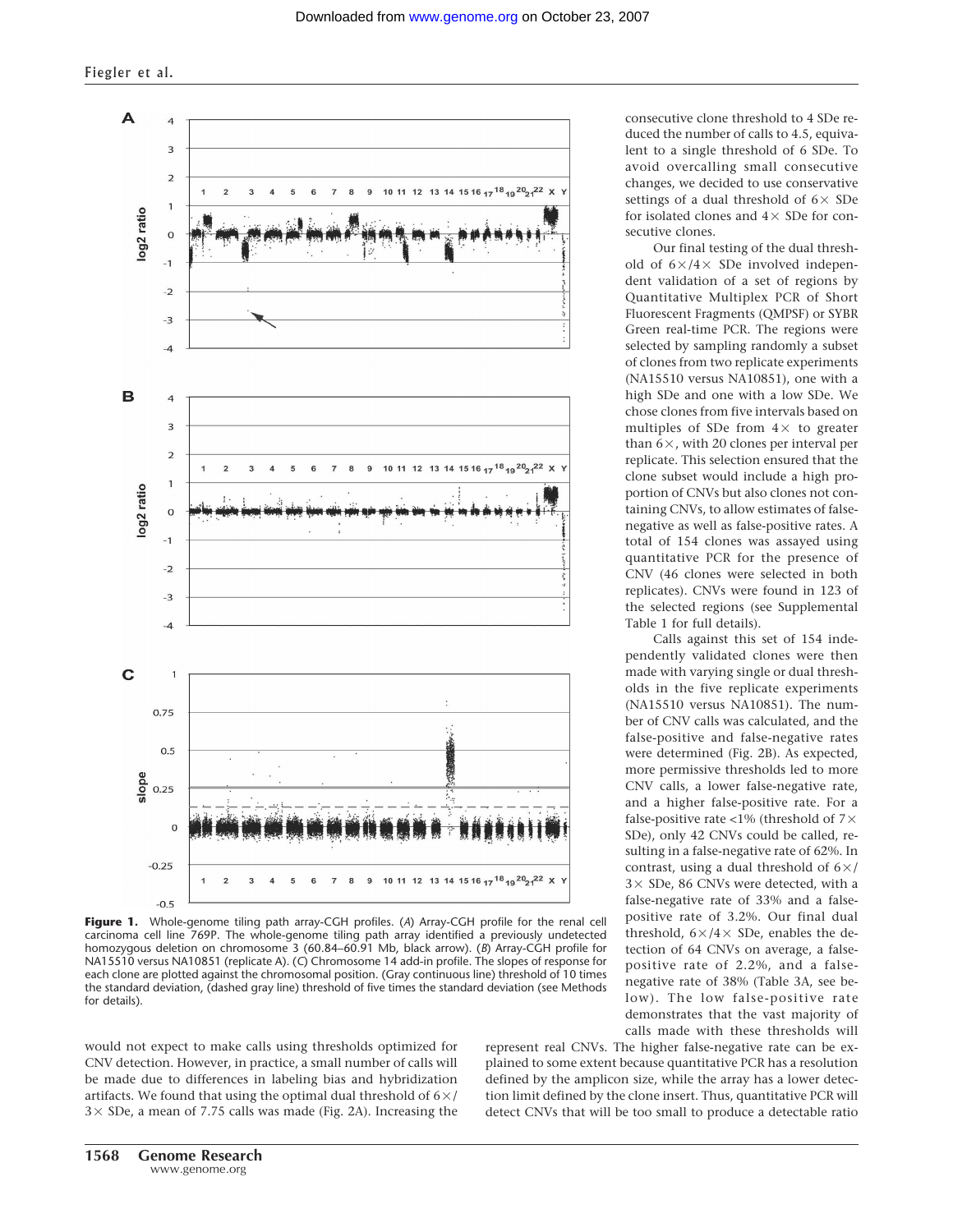| multiplier thresholds                                        |               |               |                |                |                          |                           |                         |  |
|--------------------------------------------------------------|---------------|---------------|----------------|----------------|--------------------------|---------------------------|-------------------------|--|
| <b>Threshold</b>                                             | $8\times$ SDe | $7\times$ SDe | $6 \times$ SDe | $5 \times$ SDe | $6 \times 75 \times$ SDe | $6 \times / 4 \times$ SDe | $6 \times 3 \times$ SDe |  |
| Number of calls <sup>a</sup>                                 | 30.0          | 34.7          | 44.0           | 61.3           | 44.0                     | 51.3                      | 71.3                    |  |
| Replicated in A or B                                         | 27.7          | 33.0          | 42.0           | 55.7           | 42.3                     | 49.3                      | 68.0                    |  |
| Not replicated in A/B<br>Percent not replicated <sup>b</sup> | 2.3<br>8.5%   | 5.1%          | 2.0<br>4.7%    | 5.7<br>9.4%    | 1.7<br>4.2%              | 2.0<br>4.3%               | 3.3<br>4.8%             |  |

**Table 1. Number of calls and estimated false-positive rate in (NA15510 versus NA10851) replicate experiments using varying SDe**

a"Number of calls" is defined as the average number of regions detected at varying thresholds in experiments C, D, and E.

""Number of calls" is defined as the average number of regions detected at varying thresholds in experiments C, D, and E.<br><sup>b</sup>"Percent not replicated" reports the mean proportion of regions that were called in C, D, and E b

change in a large insert clone, particularly for more variable hybridizations. As the absolute value of the thresholds is proportional to SDe, the ability to call small ratio changes (smaller CNVs) decreases with increasing experimental variability.

## Final merging of calls to CNVs

Application of the dual  $6\times/4\times$  SDe thresholds to replicate experiments highlighted an additional problem with defining CNVs. We found that CNVs called in experiments with low SDe often became fragmented in higher SDe replicates. Due to varying repeat content, sequence homologies, and experimental



**Figure 2.** CNVfinder performance using varying SDe multiplier thresholds in WGTP array validation experiments. (*A*) Number of false-positive calls in self–self experiments in relation to SDe multiplier thresholds. Various single/dual SDe multiplier thresholds were applied to four replicate self–self experiments and the mean number of calls calculated. (Black diamonds) mean number of regions called by single SDe multiplier thresholds, (gray squares) mean number of regions called by dual SDe multiplier thresholds. (*B*) False-positive and false-negative rates against the number of CNVs called for varying single/dual SDe multiplier thresholds in NA15510 versus NA10851 experiments. False-negative and falsepositive rates are based on the quantitative PCR results from 154 sampled clones.

variation, some clones underrespond to a specific copy number change and may fail to be called in higher SDe experiments, thus fragmenting the CNV. The final calling algorithm (CNVfinder) allows restricted extension of called regions with ratios  $>3 \times$  SDe and permits the incorporation of single, non-consecutive uncalled clones within the region (Fig. 3; for details, see Methods).

## Estimate of false-negative rate

Using the final version of CNVfinder, we estimated the falsenegative rate by using three independent replicate dye-swap experiments for 10 different cell line DNAs. Experiments were made at different dates and using different batches of arrays. The three replicate experiments for each cell line were ranked by the total number of called regions. Three data sets were generated, with set X containing the 10 replicates with the highest number of calls, set Z the 10 replicates with the lowest number of calls, and set Y the 10 remaining replicates.

As would be expected, the lowest global SDe was found in set X (0.035 on average) and the highest SDe in set Z (0.045). Moreover, the proportion of regions called in only one out of three replicate experiments is higher in set X (29.9%) than in sets Y (17.3%) and Z (13.1%). For each cell line, we then calculated the proportion of regions called in replicates X and Y, but not in replicate Z (Table 2). This gives an estimated false-negative rate of 31% on average in the worst experiment (range: 16%–51%).

This false-negative rate represents the proportion of CNVs that are not called in an experiment, but which potentially are detectable by the WGTP platform. To investigate the number and nature of CNVs that are not detectable by the WGTP array, we compared our results on 270 HapMap samples with those obtained using the Affymetrix GeneChip Human Mapping 500K Early Access (500K EA) Arrays (Redon et al. 2006). We found that the WGTP platform detected only 18% of the CNVs of <80 kb in size identified on the 500K EA platform, but detected 51% of those between 80 and 150 kb, and 90% of those >150 kb in size. Furthermore, the WGTP array identified larger CNVs more efficiently in complex regions of the genome, such as regions of segmental duplication (see Redon et al. 2006 for more detailed comparisons).

## Comparison of CNVfinder with SW-ARRAY

To gauge the effectiveness of CNVfinder against other algorithms, we tested initially SW-ARRAY (Price et al. 2005) and DNAcopy (Olshen et al. 2004). We found that both methods gave very similar results, but DNAcopy did so at a greater computational price. Therefore, we compared SW-ARRAY with CNVfinder using the same set of experiments.

The SW-ARRAY method applies the Smith-Waterman algorithm (Smith and Waterman 1981) to identify segments within a set of ordered array log ratio values. Two parameters can be tuned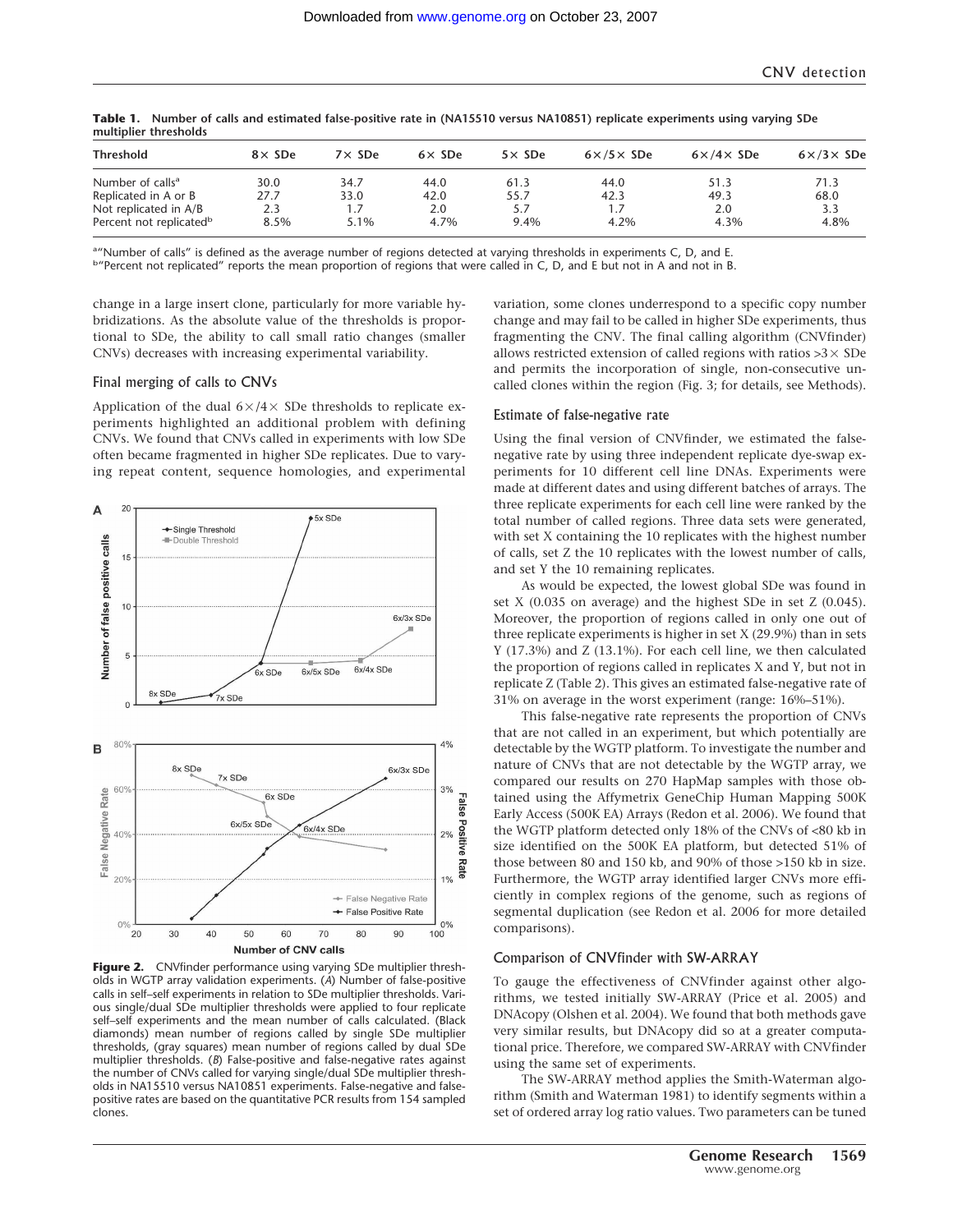

Figure 3. Definition of CNV boundaries by CNVfinder. A CNV on chromosome 3 detected in three different hybridizations, demonstrating the consistent detection of the boundaries of CNV. First, clones above the dual  $6\times/4\times$  SDe thresholds are called (red bars). Secondly, CNVfinder allows restricted extension of called regions using lower thresholds of  $3\times/1\times$  SDe (blue bars, see Fig. 5 for details). The  $6 \times /4 \times$  SDe thresholds are shown as dashed (6  $\times$  SDe) and dotted (4  $\times$  SDe) lines.

in this method to adjust its sensitivity. First, a data transformation is applied to adjust the input data by subtracting (median +  $(const \times$  median absolute deviation)) from each data point (data are processed by chromosome arm). This isolates positive ratio CNVs. The process is repeated on the data set after inverting the sign of the ratio to isolate negative-ratio CNVs. Different values of the constant, *const,* allow tuning of the calling sensitivity. Second, a score is associated with each CNV called, which is the sum of ratios within the CNV. Filtering by this score value provides a simple means to rank and select the most obvious CNVs from each set of input data. We modified this score to be a multiple of the median absolute deviation for each chromosome, hence allowing a single threshold to be used between chromosomes of differing variance.

Relative sensitivities of different parameter pairs were determined by generating receiver operator (ROC) curves against the quantitative PCR-validated clone data. ROC curves were generated with *const* values ranging from 0 to 5 and score filter values ranging from 0 to 100. Using the ROC curves, the optimal parameter set was chosen as being the point that maximized the number of CNVs called, while keeping the false-positive rate <5%. Two final parameter sets were chosen: a permissive set (*const* = 3, with a score filter  $\geq$ 3) and a stringent set (*const* = 3, with a score filter  $\geq$ 5). Overall, the method was robust to small changes in these parameters (data not shown), although it is worth noting that the optimal *const* value is almost an order of magnitude larger than that originally used by Price et al. (2005). The summary of CNV calls using the two SW-ARRAY settings (SW-ARRAY-permissive and SW-ARRAY-stringent) and CNVfinder for the clones included in the independent validation experiments (NA15510 versus NA10851) is shown in Table 3.

The greatest number of clones called was found using the SW-ARRAY-permissive algorithm (87.4/154), although with the highest false-positive rate of 4.9% but a low false-negative rate of 28.0%. The worst performing algorithm was SW-ARRAYstringent (58.2/154 calls, a false-positive rate of 2.2% and a falsenegative rate of 44.3%).

We then tested the effect of varying SDe on CNV calling by applying the three algorithms to the five replicate experiments of cell line NA15510 versus the reference cell line NA10851. For each replicate, we calculated the number of calls made in three or four other replicates, in one or two replicates, or not called in any other experiments and plotted these values against the SDe of the replicate (Fig. 4A,B,C).

For the lowest SDe hybridizations, SW-ARRAY-permissive called the greatest number of CNVs, but the fewest of these were found in at least four replicates (176 CNVs and 35% called in four out of five replicates). Corresponding values were 100 CNVs and 42.5% called in four out of five replicates for SW-ARRAY-stringent, and 82.5 CNVs and 58.2% called in four out of five replicates for CNVfinder. As expected, the number of calls decreased as the SDe increased. At higher SDe, CNVfinder continued to call fewer CNVs than SW-ARRAY, but these were consistently called in four out of five replicates (88.6%) compared with 69.8% for SW-ARRAY-stringent and

44.4% for SW-ARRAY-permissive. We concluded that, while CNVfinder calls fewer CNVs, its performance is more consistent across experiments with varying SDe.

A similar analysis was applied to the three independent replicate dye-swap experiments of 10 different cell line DNAs from the HapMap collection (Fig. 4D,E,F; see Supplemental Table 2 for full details). In this analysis, the replicates were ranked by the number of calls and combined to generate the three sets X, Y, and Z previously described. Similar results were obtained, although it is worth noting that the highest number of calls made by the SW-ARRAY-permissive algorithm was found in only one experiment. Again, CNVfinder gave consistent results across experiments with different SDe, and in particular tended to call only highly replicated CNVs when the SDe was high.

We believe that it is very important to avoid false calling of CNVs, as validation of these will be time-consuming and expensive. It is therefore better to generate highly reproducible calls with a low false-positive rate than to call higher numbers of CNVs with accompanying increased absolute numbers of false positives. Overall, we consider that CNVfinder performs better in this respect than SW-ARRAY.

## Conclusions

The identification of CNVs from large-insert clone arrays requires a well-validated clone set and an objective and accurate method for detecting significant copy number changes. Our whole-

**Table 2. Estimation of false-negative rates using three replicate experiments for 10 selected cell lines**

| <b>DNA ID</b> | Calls in X and Y | Calls in X and<br>Y but not Z | Percentage<br>false-negative<br>rate |  |  |
|---------------|------------------|-------------------------------|--------------------------------------|--|--|
| NA12144       | 59               | 30                            | 50.8%                                |  |  |
| NA12239       | 46               | 8                             | 17.4%                                |  |  |
| NA12892       | 39               | 15                            | 38.5%                                |  |  |
| NA18500       | 61               | 22                            | 36.1%                                |  |  |
| NA18576       | 49               | 8                             | 16.3%                                |  |  |
| NA18621       | 50               | 17                            | 34.0%                                |  |  |
| NA18860       | 54               | 14                            | 25.9%                                |  |  |
| NA18971       | 66               | 21                            | 31.8%                                |  |  |
| NA18980       | 45               | 8                             | 17.8%                                |  |  |
| NA19099       | 84               | 36                            | 42.9%                                |  |  |
| Average       | 55.3             | 17.9                          | 31.1%                                |  |  |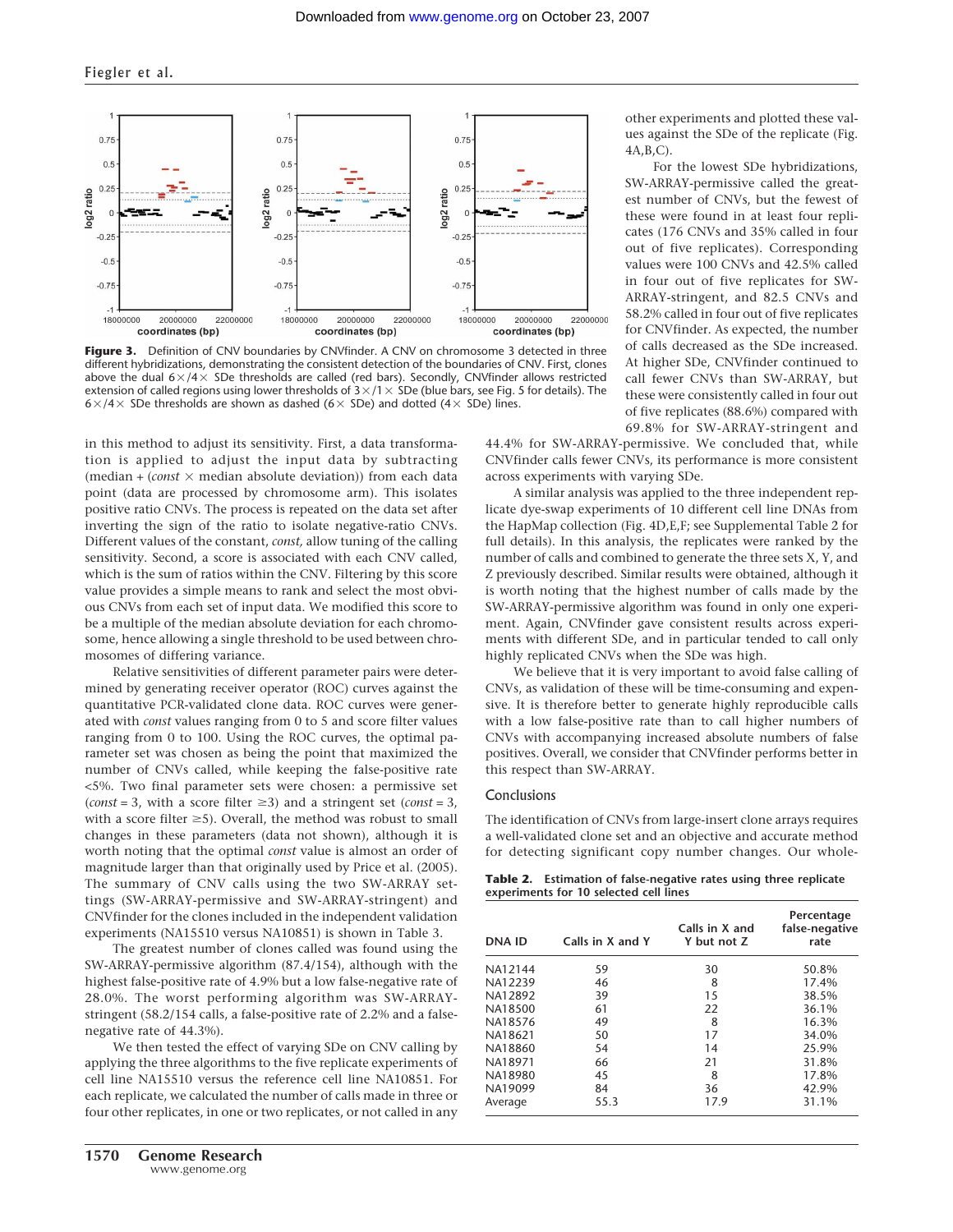| А                                                                    |                   |               |               |               |               |                  |               |  |
|----------------------------------------------------------------------|-------------------|---------------|---------------|---------------|---------------|------------------|---------------|--|
| <b>Status</b>                                                        | Number of regions | Calls in A    | Calls in B    | Calls in C    | Calls in D    | Calls in E       | Average       |  |
| Non-validated                                                        | 31                | 5             | 6             | 5             |               | $\Omega$         | 3.4           |  |
| Validated                                                            | 123               | 78            | 77            | 74            | 52            | 43               | 64.8          |  |
| Total                                                                | 154               | 83            | 83            | 79            | 53            | 43               | 68.2          |  |
| False-positive rate <sup>a</sup><br>False-negative rate <sup>b</sup> |                   | 3.2%<br>29.2% | 3.9%<br>29.9% | 3.2%<br>31.8% | 0.6%<br>46.1% | $0.0\%$<br>51.9% | 2.2%<br>37.8% |  |
| В                                                                    |                   |               |               |               |               |                  |               |  |
| <b>Status</b>                                                        | Number of regions | Calls in A    | Calls in B    | Calls in C    | Calls in D    | Calls in E       | Average       |  |
| Non-validated                                                        | 31                | 9             | 6             | 10            | 3             | 10               | 7.6           |  |
| Validated                                                            | 123               | 94            | 86            | 80            | 67            | 72               | 79.8          |  |
| Total                                                                | 154               | 103           | 92            | 90            | 70            | 82               | 87.4          |  |
| False-positive rate <sup>a</sup><br>False-negative rate <sup>b</sup> |                   | 5.8%<br>18.8% | 3.9%<br>24.0% | 6.5%<br>27.9% | 1.9%<br>36.4% | 6.5%<br>33.1%    | 4.9%<br>28.1% |  |
| c                                                                    |                   |               |               |               |               |                  |               |  |
| <b>Status</b>                                                        | Number of regions | Calls in A    | Calls in B    | Calls in C    | Calls in D    | Calls in E       | Average       |  |
| Non-validated                                                        | 31                | 5             |               | 6             | $\mathbf 0$   | 5                | 3.4           |  |
| Validated                                                            | 123               | 64            | 60            | 47            | 47            | 56               | 54.8          |  |
| Total                                                                | 154               | 69            | 61            | 53            | 47            | 61               | 58.2          |  |
| False-positive rate <sup>a</sup>                                     |                   | 3.2%          | 0.6%          | 3.9%          | 0.0%          | 3.2%             | 2.2%          |  |
| False-negative rate <sup>b</sup>                                     |                   | 38.3%         | 40.9%         | 49.4%         | 49.4%         | 43.5%            | 44.3%         |  |

#### **Table 3. Performance of the CNVfinder algorithm in comparison with SW-ARRAY analysis**

The number of regions called in five replicate experiments (A–E, ranked by SDe) using CNVfinder with dual thresholds  $6 \times /4 \times$  SDe, SW-ARRAY-<br>permissive, and SW-ARRAY-stringent are reported in A, B, and C respectively. permissive, and SW-ARRAY-stringent are reported in A, B, and C respectively.<br>ªFalse positive rate = number of called but not validated regions / total number of tested regions.

b False negative rate = number of non-called but validated regions / total number of tested regions.

genome tile path clone set has not only been validated by fingerprinting and end sequencing, but also by the use of control "add-in" hybridizations that allow direct estimation of clone hybridization characteristics. The quality of hybridizations to these arrays varies, so it is important that the method used to detect CNVs is robust to differences in measurement variation, particularly with regard to false-positive calls. Our CNVfinder algorithm was trained using a series of replicate hybridizations of varying quality and using independently verified CNVs to maximize the number of calls while keeping false positives to <5%. Importantly, CNVfinder made more consistent calls across arrays with different ratio variance than SWarray. We found that using CNVfinder, experiments with higher SDe tended to produce an increased number of false negatives, but without an increase in false positives.

In conclusion, CNVfinder is a new tool for accurate and reliable high-throughput detection of copy number variation in the human genome. We have used CNVfinder to detect CNV in human populations using DNAs from the 270 cell lines extensively genotyped in the HapMap project. CNVfinder should find equal utility in studies of constitutional chromosomal imbalances associated with human syndromes.

# **Methods**

## Clone selection and verification

A total of 26,678 large insert clones was selected primarily from the published "Golden Path" to cover the human genome in tiling path resolution. As only the first two segments of the RPCI-11 BAC library were available for clone selection, "Golden Path" clones that were not available were replaced with equivalent clones identified by corresponding DNA fingerprints or end-

sequence matches. These clones (5344 clones in total) were then picked from RPCI-1, RPCI-3, RPCI-4, RPCI-5, RPCI-6, RPCI-13 (http://bacpac.chori.org/) libraries, the CalTech BAC libraries (http://informa.bio.caltech.edu/Bac\_info.htlm), and the Lawrence Livermore National Laboratory libraries (http:// www.llnl.gov/library/) held at the Wellcome Trust Sanger Institute. For chromosomes 6 and 22, BAC, fosmid, and cosmid clones were privately supplied by various institutes to fill in gaps. Clones were screened for T1 phage and *Pseudomonas* contamination and verified by fingerprinting (Marra et al. 1997; Soderlund et al. 2000) and end sequencing (Adams et al. 2005). Clone information can be obtained from http://www.ensembl.org/ Homo\_sapiens/cytoview.

Clone positions were mapped onto the reference sequence (Build NCBI35) using known accessions and end sequences. End sequencing verified the mapping position of 20,967 clones. 5611 clones failed to provide end sequence that could be mapped onto the reference sequence, but were taken forward for array construction and further validation. The final validated set consists of 26,574 clones. The clone set can be obtained from BACPAC resources (http://bacpac.chori.org/).

## Preparation of clones for spotting

Large insert clone DNA was isolated as described previously (Marra et al. 1997; Humphray et al. 2001) and diluted to a final concentration of 1 ng/µL. For array construction, clone DNA was amplified in three separate DOP-PCR reactions using primers DOP1, DOP2, and DOP3 as described (Fiegler et al. 2003). After combining the appropriate DOP-PCR-amplified products, a secondary PCR reaction using a 5'-amine modified primer designed to match the 10 bases at the 5'-end of each DOP-PCR primer was performed. Twenty-nine microliters of  $4 \times$  microarray spotting buffer (1 M sodium phosphate buffer, pH 8.5, 0.001% sarkosyl)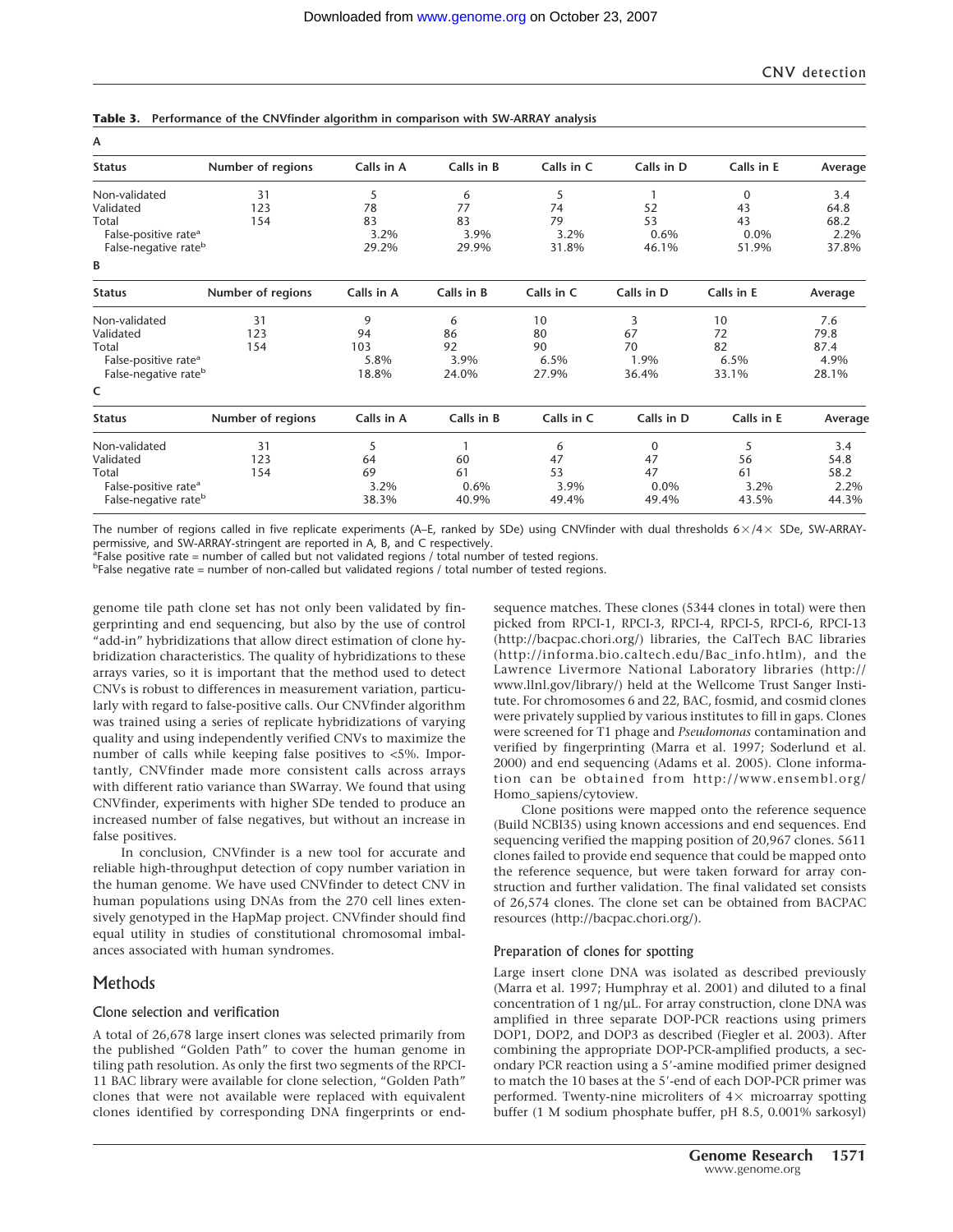

**Figure 4.** Comparison of CNVfinder with SW-ARRAY. CNV calling using CNVfinder (*A*), SW-ARRAYpermissive (*B*), and SW-ARRAY-stringent (*C*) in five replicate experiments. The number of regions called in three or four replicates (black diamonds), one or two replicates (gray triangles), or in none (white circles) of the other replicates is plotted against global SDe values. (*D,E,F*) CNV calling using CNVfinder (*D*), SW-ARRAY-permissive (*E*), and SW-ARRAY-stringent (*F*) in triplicate experiments of 10 different cell line DNAs. The replicate experiments were pooled into three different sets X, Y, and Z (see Table 3). The number of regions called in the two other replicates (black diamonds), one other replicate (gray triangles), or in none (white circles) is then plotted against the average of the global SDe values for each set.

were then added to 88 µL of PCR products and filtered by centrifugation at 2000 rpm for 10 min through 0.22 µm Millipore Multiscreen-GV filter plates (Millipore).

#### Array spotting

Arrays were printed in a HEPA-filtered and humidity-controlled environment (40%–45% RH) onto CodeLink activated slides (GE Healthcare UK Limited) using MicroGrid 610 robots equipped with tungsten 10K split pins (Genomic Solutions) and were stored desiccated at room temperature until use.

#### Genomic DNAs for hybridization

Genomic DNA derived from monochromosomal hybrid cell lines (hybrid mapping panel #2; http://locus.umdnj.edu/nigms/maps/ map02.html) and DNA of the parental Chinese hamster (RJK88; NA10658) and mouse strains (3T6; NA05862) and genomic DNA of cell lines NA 15,510; NA 10,851; NA 12,144; NA 12,239; NA 12,892; NA 18,500; NA 18,576; NA 18,621; NA 18,860; NA 18,971; NA 18,980; NA 19,099 was obtained from the DNA Polymorphism Discovery Resource Collection (Coriell Cell Repositories; http://ccr.coriell.org).

The primary renal cell adenocarcinoma line (769P, ATCC No. CRL-1933) was obtained from the American Tissue Culture Collection (Manassas, VA).

Test and reference DNA samples were differentially labeled using the Bioprime labeling kit (Invitrogen) with modifications of the nucleotide mix. Briefly, a 260-µL reaction was set up containing 300 ng of DNA and 120 µL of  $2.5 \times$  random primer solution. After denaturing the DNA for 10 min at 100°C, 30 µL of  $10\times$  dNTP mix (1 mM dCTP, 2 mM dATP, 2 mM dGTP, and 2 mM dTTP in TE buffer), 3 µL of 1 mM Cy5-dCTP or Cy3-dCTP (NEN Life Science Products), and 6 µL of Klenow fragment were added on ice to a final reaction volume of 300 µL. The reaction was incubated overnight at 37°C and stopped by adding 30 µL of stop buffer supplied in the kit. Unincorporated nucleotides were removed by use of Microcon YM-30 Filter Devices (Millipore), according to the suppliers' instructions.

Hybridizations were carried out on a Tecan HS Hybridization Station (Tecan Group Ltd.) using  $63 \times 20$ -mm chambers. Cy3- and Cy5-labeled DNAs were combined, precipitated with 270 µg of human Cot1 DNA (Roche Diagnostics Ltd.), and resuspended in 165 µL of hybridization buffer (50% formamide, 5% dextran sulfate, 0.1% Tween 20,  $2 \times$ SSCl, 10 mM Tris/HCl, pH 7.4, 10 mM Cysteamine). Pre-hybridization solution was prepared simultaneously by precipitating 100 µL of herring sperm DNA (10 mg/mL, Sigma Aldrich) and resuspending in 165 µL of hybridization buffer.

The prehybridization and hybridization solutions were then denatured

for 10 min at 72°C. The prehybridization solution was injected into the Tecan chamber following instructions displayed on the station. During prehybridization (45 min at 37°C), the hybridization solution was incubated at 37°C. Hybridization was carried out for 21 h at 37°C with medium agitation frequency. Slides were washed with PBS/Tween 20/2mM cysteamine (wash time 0.5 min, soak time 0.5 min, 15 cycles at  $37^{\circ}$ C),  $0.1 \times$  SSC (wash time 1.0 min, soak time 2.0 min, 5 cycles at 54°C), PBS/Tween 20/2mM cysteamine (wash time 0.5 min, soak time 0.5 min, 10 cycles at 23°C), and HPLC water (wash time 0.5, soak time 0.0, 1 cycle at 23°C) before drying for 2.5 min using nitrogen gas. All experiments were performed in duplicate with DNA labeling color reversal (dye swap).

#### Chromosome-specific add-in experiments

Chromosome-specific add-in experiments were performed for every chromosome as described previously with slight modifications (Fiegler et al. 2003; Rickman et al. 2006). Briefly, DNA derived from either the monochromosomal hybrid cell lines or the parental rodent strains was spiked prior to labeling into anonymous male blood DNA (test) for hybridization against the same DNA (reference). Dye-swap hybridizations were performed with the equivalent of one and two extra copies for each chromosome. Following calculation of combined dye-swap ratios, speciesspecific background from the parental cell line DNA was reduced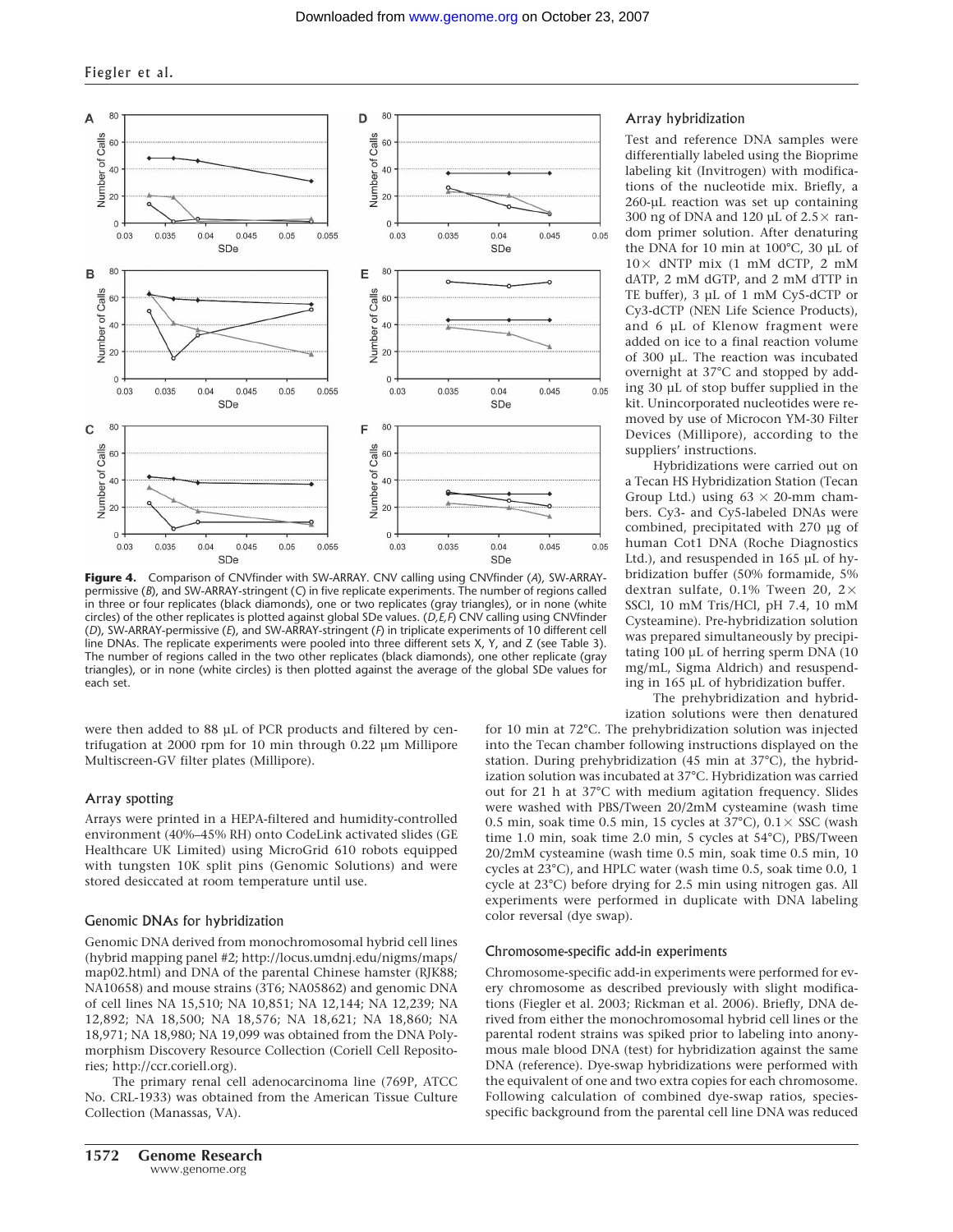by subtracting the dye-swap ratios of parental control hybridizations. The slope of the response curve to the additional copies of each chromosome was then calculated for all clones (see Fig. 1C). Thresholds to define the type of clone response were determined using multiples of the standard deviation of all slopes, excluding clones corresponding to the spiked chromosome. Clones assigned to the spiked chromosome with slopes below a threshold of five times the standard deviation were defined as nonresponders. Clones not assigned to the spiked chromosome with slopes greater than 10 times the standard deviation were defined as responders. Clones not assigned to the spiked chromosome with slopes between the thresholds of five and 10 times the stan-

dard deviation were defined as crossresponding clones. These results were combined with end-sequence and fingerprint information to establish the final mapping information for each clone. For a more detailed description see Supplemental File 1.

## Raw data analysis: Genome profiling

Array images were acquired using an Agilent laser scanner (Agilent Technologies). Fluorescence intensities and  $log<sub>2</sub>$ ratio values were extracted using Bluefuse software (Bluegnome Ltd). Spots with low signal intensities ("amplitude" < 100 in both channels) or inconsistent fluorescence patterns ("confidence" <  $0.5$  or "quality" = 0) were excluded before normalizing all log<sub>2</sub> ratio values by blocks (sub-arrays).

Fusion of dye-swap results and subsequent analyses were performed using custom Perl scripts. For each individual hybridization, the median of all ratio values was calculated chromosome by chromosome. Each ratio was then normalized by the corresponding chromosomal median. The ratios of each clone in the two dye-swap hybridizations were then averaged if replicate ratios differed by <50% (i.e., less than a difference of 0.585 on the  $log<sub>2</sub>$  scale).

The 68.2th percentile of the absolute values for all combined ratios was then calculated chromosome by chromosome as an estimation of the standard deviation (SDe). Clones reporting replicates different by more than eight times the SDe were excluded from further analysis.

Dye-swap experiments were accepted for CNV calling only if the following criteria were fulfilled: (1) Global SDe < 0.06; (2) Global clone exclusion rate < 10%; (3) Clone exclusion rate per individual chromosome < 20%. Clones contained in chromosomes with a corresponding chromosomal median of >0.1 or  $<-0.1$  were flagged and excluded from CNV calling. Thus, chromosomes X and Y in female versus male results, as well as chromosomal artifacts (aneusomies or very large imbalances) were automatically excluded from calling.

Array images, raw intensities, and normalized  $\log_2$  ratios can be downloaded from http://www.sanger.ac.uk/humgen/cnv/ data/. All validation results are also available through ArrayExpress (http://www.ebi.ac.uk/arrayexpress/) by the accession numbers E-TABM-123 (self–self and validation replicate experiments) and E-TABM-124 (add-in experiments).

# CNV-calling algorithm

Initially, one score (Si) was assigned to each individual clone, reflecting the deviation of its combined ratio (cR) from the central distribution:



**Figure 5.** The CNVfinder algorithm. (#) In case of a gap in genome coverage, two clones are considered as consecutive only if their closest extremities are separated by <1.3 Mb of sequence.